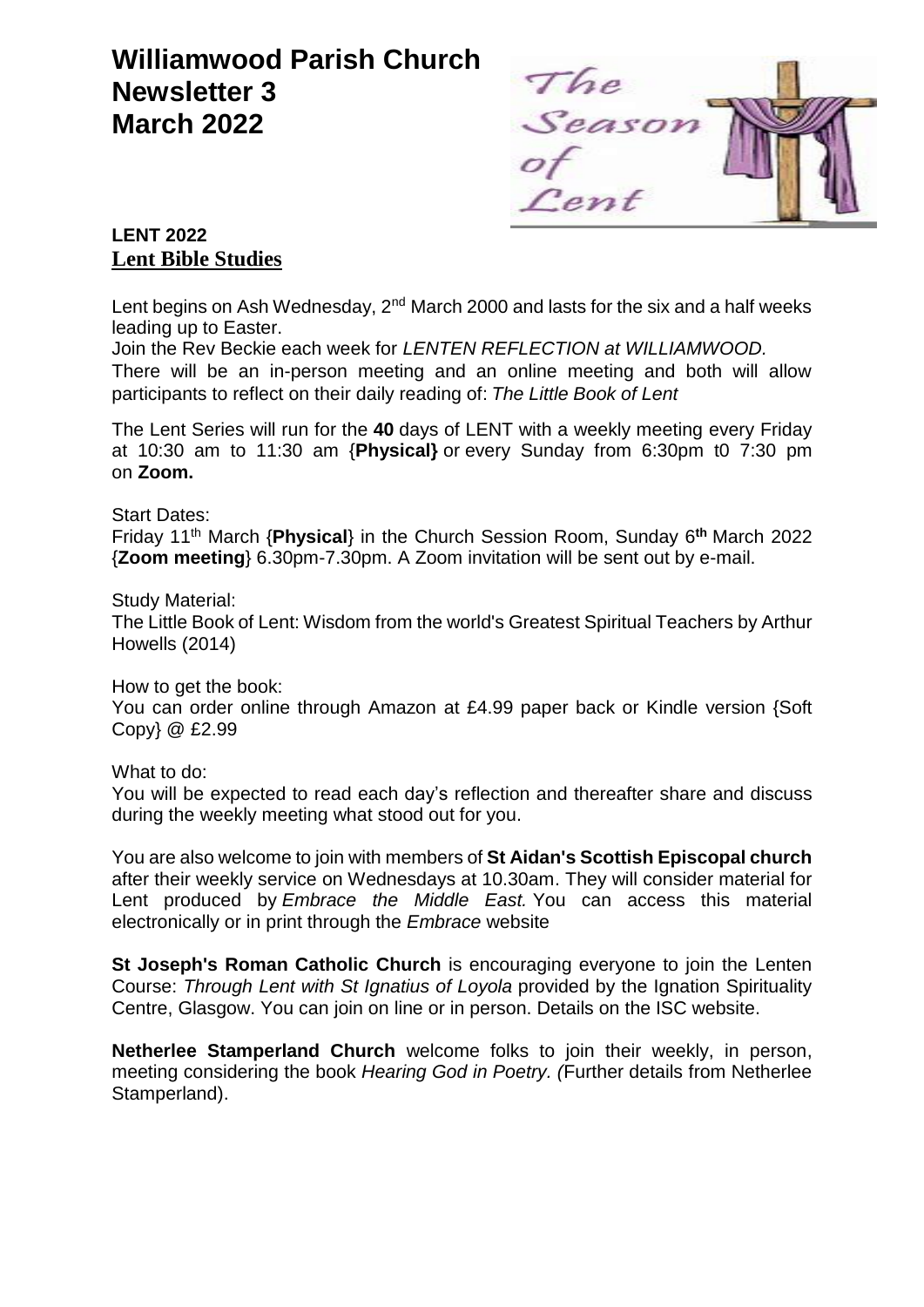# **Covid Restrictions**



**Mask wearing at services, collecting Test&Protect information and hygiene measures (sanitising and cleaning after use of halls) remain in place until, at least, 21st March. Please make sure you wear a mask to services and please** 

## **make sure you are wearing it correctly, covering your mouth and nose.**

We will also keep our one-way system in the sanctuary and some of our pews taped off until after the March service of Holy Communion.

### **Welcome**

Welcome to all those folks who have joined our congregation recently. Some, whose certificates of transfer have been received, will (hopefully!) be 'officially' added to our Communion Roll at the next Kirk Session meeting. Meantime everyone is most welcome.

#### **Church Membership**

If you are interested in becoming a Communicant member of our congregation the Minister, Session Clerk or any elder would be pleased to speak with you. If you are/have been a member of another congregation or denomination this is usually done by certificate of transfer where this is available. It is also possible for the Kirk Session to agree to add people to the Roll on request to the Session Clerk. If you have never been a member of the Church anywhere then there is a special service of 'joining' or 'profession of faith' at which you are admitted and receive a certificate.

## *Church Flowers*

The 2022 calendar for the Church flowers is now in the vestibule and also on the website. If anyone would like to provide flowers for the sanctuary, please add your name to the calendar at the week of your choice.

We are very grateful to all who have continued to support the Flower Fund over the past 2 years enabling us to have flowers in the sanctuary every Sunday which are later very appreciated by those who receive them. We also are glad to hear of anyone you may know of (not necessarily a member) who would be cheered by receiving the flowers along with good wishes from Williamwood. The flowers are ready to be delivered at the end of the service and if anyone can help with this please contact Jean Little.



#### **New Every Sunday**



BBC Radio Scotland broadcasts a service of worship at 7.30am on a Sunday morning under the title New Every Sunday. You may be particularly interested in the service to be broadcast on Sunday 20<sup>th</sup> March.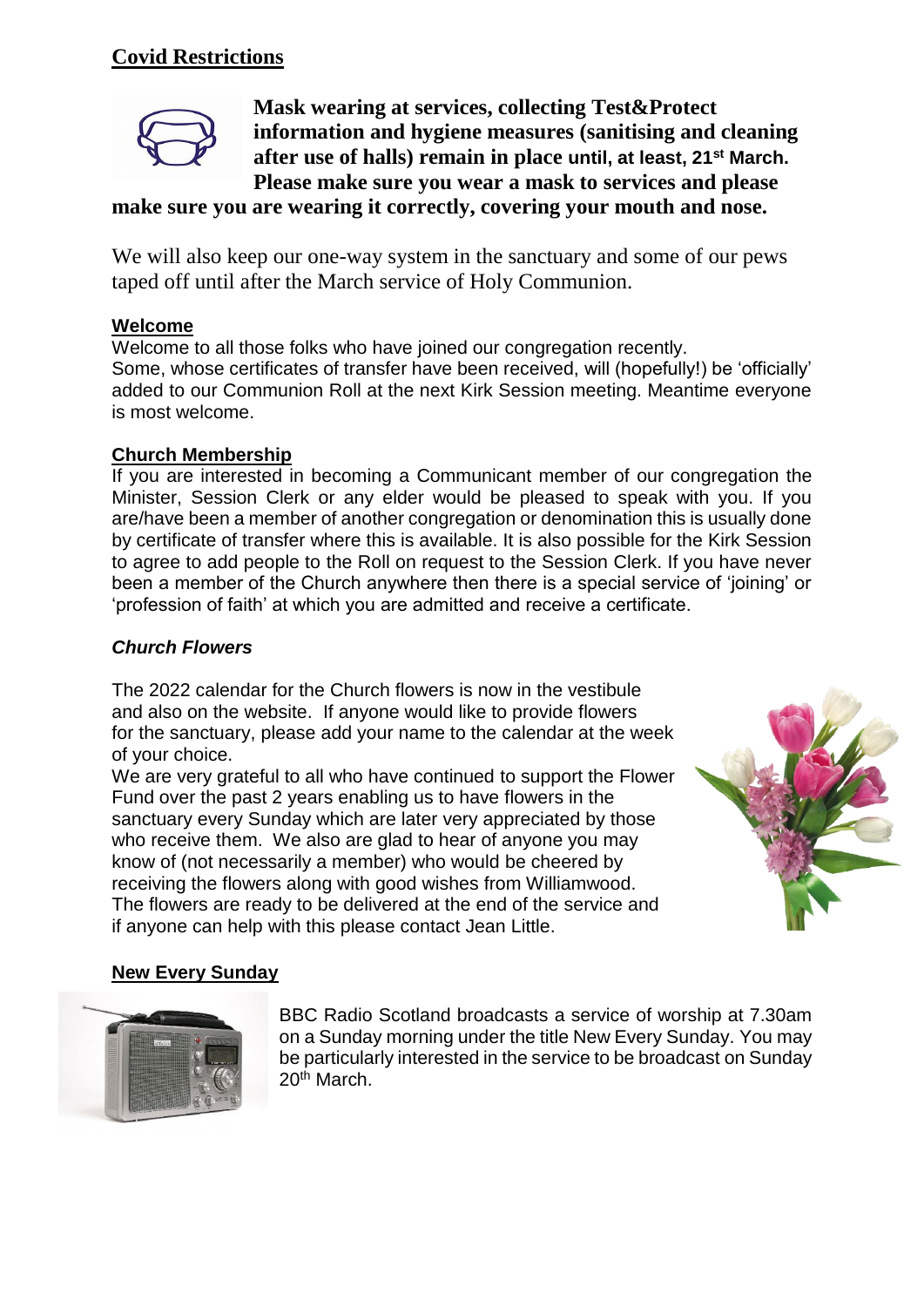# **Fairtrade Fortnight**

Fairtrade Fortnight takes place from 21st February to 6th March. You are invited to make a conscious effort during this fortnight to buy Fairtrade goods –flowers, wine, coffee, chocolate, bananas and other items. You are also encouraged to support retailers (such as our local Scotmid) who are committed to providing a

range of Fairtrade goods and who gave us a discount on some items in the breakfast bags.

# **Coffee after church**

Coffee and tea after Church has supported our own church, The Salvation Army and The Bible Society in recent weeks. Thank you for everyone's support. As Fairtrade fortnight runs from 21.02.22 to 06.03.22 after the service on Sunday 6 th March, coffee, tea and biscuits will all be Fairtrade. All are welcome.

## **Can you help?**

Here's what is required;

- The duty teams will put out the tables and chairs and clear them away again.
- That means a team of 3 or 4 people is required to make the drinks, set the tables, serve, and wash up. **Full instructions are in the kitchen**.
- During the service, the team must sit in the front pew on the Seres Rd side of the church, so they can exit the door in front of them. Unfortunately, they cannot leave via the door on the Vardar side.

If you are interested and would like to know what is required, please feel free to call me on **0794 601 3629**, or Mary Montgomery on **0141 258 8447**. Even if you don't have a full team, please get in touch as it may be that another partial team has also contacted us.

## **Kwenderana Partnership Group**

The Kwenderana Partnership Group met on Zoom the beginning of February and were pleased to be joined by our friends and partners in Ekwendeni, Malawi. They expressed their thanks for monies sent to them to enable Christmas celebrations for children and the elderly to take place – with plenty of food! Representatives

from Williamwood High School told us of support they had given to enable the building of two classrooms and of their hope of organising a working visit to Ekwendeni by school pupils in 2023. Football seems to be flourishing in Ekwendeni thanks in no small part to support from Queen's Park Football Club. Our representatives on the Kwenderana Partnership Group are Morag Young; Isobel Pitkethly and Scott Ratcliffe from whom you can get further information,

# **Presbytery Mission Plan Creation Group**

As in every area of Scotland, the Presbytery of Glasgow is considering the future shape of the church at a time when full time Ministers of Word and Sacrament will be drastically reduced and congregations will share a minister and enter into a variety of partnerships with one another. No-one is sure quite how this will look or be worked out but thinking is underway. The Plan may be ready by the end of this year/early next year and it is intended it will be implemented over the five years or so from the point at which it is agreed. Three representatives of our congregation will attend a meeting on the morning of 19th March along with representatives from other congregations in our 'zone' of the south side. There will be a chance to find out more and also to put questions so if there's anything you'd like our representatives to ask please give a note of your questions to Margaret Robertson or Grant Keyes.







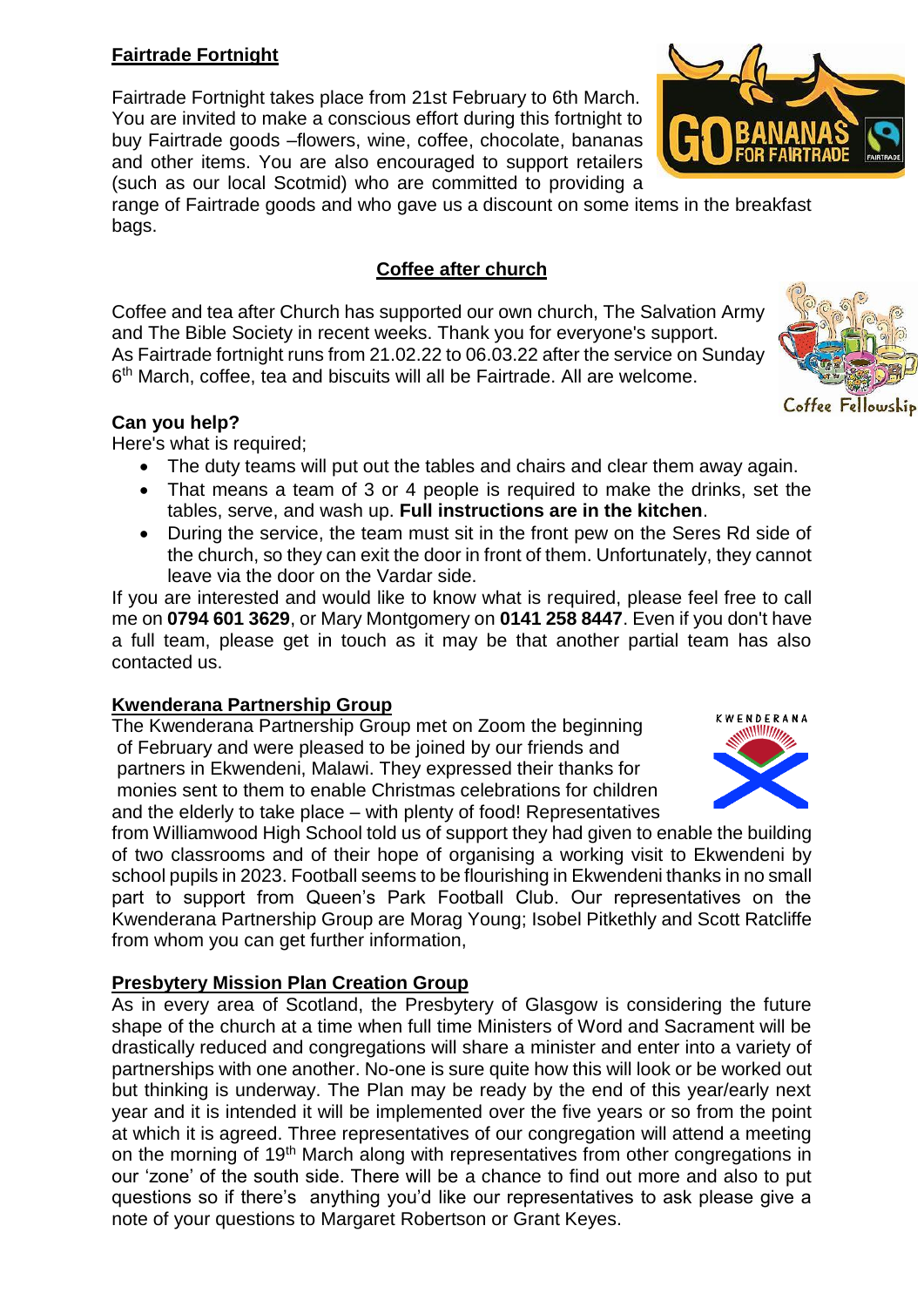| Wed 2 March                                 | <b>Events Committee meeting</b>        |
|---------------------------------------------|----------------------------------------|
| Friday 4 March                              | Service for the World Day of Prayer    |
| Saturday 5 March                            | Elders' Conference organised by the    |
|                                             | Presbytery of Glasgow                  |
| Sunday 6 March 11.00am                      | Service with the celebration of Holy   |
|                                             | Communion                              |
|                                             |                                        |
| Mon 7 March                                 | <b>Book Group meets</b>                |
| Tues 8 March                                | Presbytery of Glasgow meets            |
| Wednesday 9 <sup>th</sup> March 7.30pm      | Kirk Session meets for ordinary        |
|                                             | business                               |
| Tues 15 March 10.30am15 <sup>th</sup> March | Beckie's Tea Break at Rouken Glen      |
| Sun 24 April after 11.00am service          | Stated Annual Meeting of the           |
|                                             | Congregation                           |
| Thurs 28 April                              | Fashion Evening with Taylor's Fashions |
|                                             | (lots to buy!)                         |
|                                             |                                        |

The Minister will be on holiday from  $14<sup>th</sup>$  - 22<sup>nd</sup> March (incl). Should you require the services of a minister urgently during this time please contact Rev Beckie on 07950 219 695 or Margaret Robertson (Session Clerk) on 0141 321 8033.

## *Save the Date*

The Events Committee are planning a special event to mark and celebrate the Queen's Platinum Jubilee. This will be on Sunday 5<sup>th</sup> of June and there will be more information to follow in Newsletters / on the website and on Facebook.





## *Save the date*

The Events committee are planning another Taylors Fashion Fund Raising Clothes Sale.

This will be on Thursday 28<sup>th</sup> of April, and numbers will be more limited.

Keep an eye on the April Newsletter, Website and Facebook pages for more information about times and tickets.

# **From Rev. Fergus Cook**

Blackhall St Columba's Parish Church, Edinburgh,

"As a result of the lockdown at the time of my induction, we are having a 'Service of Rededication and Celebration of Induction' at 3pm on **Sunday 20th March 2022**, almost exactly two years since I was inducted. Following the service, we are hosting an 'afternoon tea' in our halls.

I would like to extend an invitation to this service and afternoon tea to each of you and, for those with congregations that I have trained with, to the congregation also.

In order that we can cater for this event I would be obliged if you could gauge any interest and let me know numbers of people who may wish to attend."

If anyone is interested in attending, could you please reply to williamwoodparishchurch@gmail.com before the 6<sup>th</sup> March or phone Evelyn Wallace (638 3490).